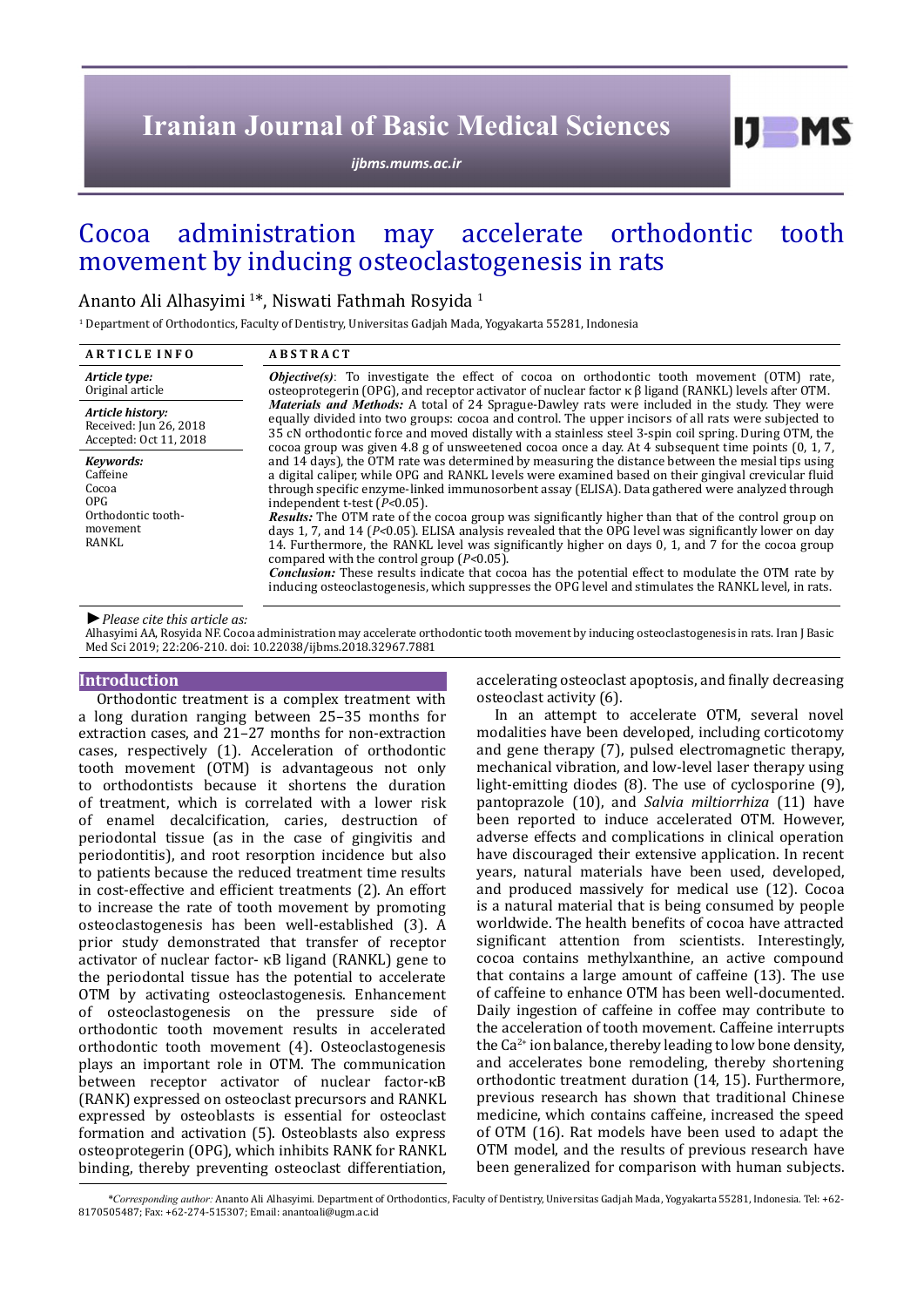#### **Materials and Methods**

#### *Determination of methylxanthines in cocoa using thin-layer chromatography (TLC)*

Confirmation tests on functional groups that were conducted using Fourier transform infrared (FTIR) in cocoa powder samples demonstrated that caffeine (methylxanthines) was successfully identified from cocoa samples. The presence of caffeine was indicated by strong adsorption peaks at 3335.48 and 2924.02 cm-1 (Figure 1). Methylxanthines were also detected from cocoa under UV light at 254 nm using TLC analysis.

#### *Animal experiments*

Ethical approval was obtained from the Research Ethics Committee of the Integrated Laboratory of Research and Testing, Universitas Gadjah Mada, Indonesia (clearance number 00019/04/LPPT/ 00019/04/LPPT/ III/2018). A total of 24 10-week-old male Sprague-Dawley rats (weighing 250–300 g) were enrolled. The animals were housed under normal laboratory conditions and adapted to a 12/12 hr light/dark cycle at 25 ° C with humidity range of 64 to 80%. During experiments, the animals were fed standard laboratory pellets and given tap water *ad libitum*.

The animals were grouped randomly into control and treatment groups, each with 12 animals that were then randomly divided into 4 subgroups of 3 animals corresponding to 4 observation periods 0 (3 hr), 1, 7, and 14 days, after orthodontic appliance installation. During orthodontic appliance installation, the rats were anesthetized by an intramuscular injection of ketamine hydrochloride (Kepro, Netherlands), and xylazine (Xyla, Netherlands) at doses of 35 mg/kg and 5 mg/kg body weight, respectively. In all rats in the two groups, a 3-spin loop spring (2 mm in coil diameter, with arms 6 mm in length, and soldered to the orthodontic band) made of 0.012-inch stainless steel alloy wire (American Orthodontics, USA) was cemented to the upper incisors using glass ionomer luting cement (Fuji I, GC, USA) to move the teeth distally (Figure 2). This method delivered a continuous orthodontic force of approximately 35 g, which was measured using a dynamometer tension gauge (MedKraft Orthodontics, USA). No reactivation of



**Figure 2.** Design of experimental orthodontic tooth movement model in a rabbit model: (a) matrix band and (b) stainless steel wire

the appliance was performed during the experiment. Immediately after orthodontic appliance installation, 4.8 g of cocoa-containing 2.7 mg of methylxanthine were orally administered to the treatment group once a day using an oral sonde.

### *Measurement of tooth movement rate*

Tooth movement was measured at each time point (0, 1, 7, and 14 days after orthodontic appliance installation). The opening distance between the inner incisal edges of banded-upper incisors represented the OTM rates and was measured using a digital caliper (ProMax, China) with a minimum measurable distance of 0.01 mm. The distance was measured twice, i.e., immediately after installation and on the day of measurement. The difference scores were determined as OTM rates. All measurements were taken by one observer, and each measurement was repeated thrice. The mean of these measurements was used as the representative value for each distance.

# *Gingival crevicular fluid (GCF) collection*

Prior to GCF sample collection, the crevicular sulcus of each rat was gently drained by air jets and isolated using cotton rolls to exclude the remaining saliva. GCF of each sample in each group was taken 4 subsequent times (0, 1, 7, and 14), and collected using the smallest diameter of paper point (size #15, Sendoline, UK). The paper point was gently inserted into the gingival sulcus of the mesial side of the teeth (pressure side) and was left in situ for 30 sec. A total of four dipped paper points were then placed into a 1.5 ml Eppendorf tube containing



**Figure 1.** FTIR spectra of the cocoa sample. There are peak wave numbers confirmed as caffein spectra (arrowhead)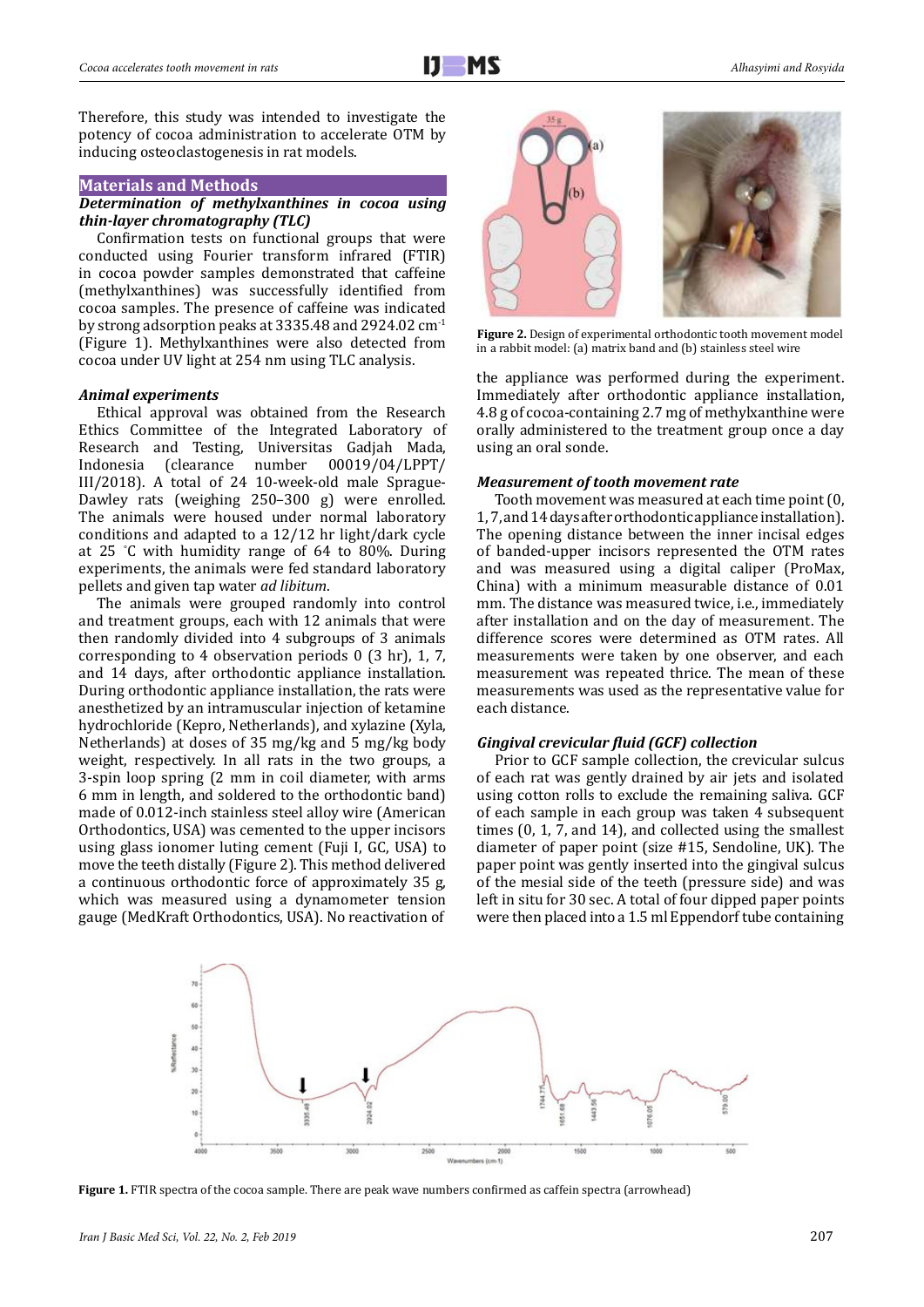| Table 1. Comparison of orthodontic tooth movement (OTM) rates (mm), osteoprotegerin (OPG) and receptor activator of nuclear factor $\kappa \beta$ ligand |
|----------------------------------------------------------------------------------------------------------------------------------------------------------|
| (RANKL) levels (pg/ml) at each observation time point between 2 groups tested <sup>a</sup>                                                               |
|                                                                                                                                                          |

|                      | Control Group     | Cocoa Group       | $P$ -value |
|----------------------|-------------------|-------------------|------------|
| OTM rates (mm)       |                   |                   |            |
| Day $0$              | $0.423 \pm 0.133$ | $0.401 \pm 0.075$ | 0.805      |
| Day 1                | $0.473 \pm 0.101$ | $0.792 \pm 0.141$ | $0.033*$   |
| Day 7                | $0.814 \pm 0.164$ | $1.103 \pm 0.316$ | $0.049*$   |
| Day 14               | $1.127 \pm 0.219$ | $1.317 \pm 0.149$ | $0.046*$   |
| OPG levels (pg/ml)   |                   |                   |            |
| Day $0$              | $0.144 \pm 0.058$ | $0.115 \pm 0.011$ | 0.486      |
| Day 1                | $0.168 \pm 0.069$ | $0.113 \pm 0.017$ | 0.300      |
| Day 7                | $0.149 \pm 0.051$ | $0.125 \pm 0.013$ | 0.488      |
| Day 14               | $0.327 \pm 0.095$ | $0.116 \pm 0.009$ | $0.018*$   |
| RANKL levels (pg/ml) |                   |                   |            |
| Day $0$              | $0.196 \pm 0.063$ | $0.259 \pm 0.067$ | $0.041*$   |
| Day 1                | $0.155 \pm 0.043$ | $0.355 \pm 0.052$ | $0.001*$   |
| Day 7                | $0.391 \pm 0.058$ | $0.611 \pm 0.104$ | $0.003*$   |
| Day 14               | $0.407 \pm 0.056$ | $0.424 \pm 0.102$ | 0.812      |

Values are presented as mean±standard deviation; a Tested by independent t-test of variance; \* *P<*0.05, significant differences between groups

350 μl of physiological saline solution. Thereafter, the tube was centrifuged for 5 min at 2000 rpm, 4 ° C using a microcentrifuge refrigerator (Eppendorf 5424R, USA) to completely elute all the GCF components from the paper points. The paper points were then removed, and the supernatants were kept frozen and stored at −80 ° C until assayed (5, 6).

# *Enzyme-linked immunosorbent assay (ELISA) analysis*

ELISA analysis was conducted to evaluate the levels of RANKL and OPG during OTM. The analysis was employed using a quantitative sandwich ELISA kit (Cusabio, China). The total amount of each protein was determined using its standard curve. The optical densities were measured at 450 nm using a microplate reader (Bio-Rad Laboratories, USA) and total expressions of RANKL and OPG were presented as pg/ml (pg=picogram/ml= milliliter). Mean values and standard deviations of the mean were calculated for RANKL and OPG levels.

# *Statistical analysis*

The results are reported as mean±standard deviation. Intergroup comparisons of OTM rate, RANKL, and OPG levels were performed with an independent sample *t*-test. For all of the tests, differences with values of *P*<0.05 were considered significant.

# **Results**

All the experimental procedures were well-tolerated. Furthermore, cocoa administration at the used dosage did not induce any general toxicity including edema and did not affect the body weight of the animals.

Comparison among groups revealed a significant difference between the control groups and those receiving 4.8 g of cocoa. Clinically, Figure 3 shows that



**Figure 3.** Interincisivus distances (orthodontic tooth movement rates of 2 groups tested; C indicates control group and M indicates cocoa (methylxanthine) group; 0, 1, 7, and 14 indicate the day of examination (0, 1, 7, and 14 days after orthodontic appliance installation, respectively). Orthodontic tooth movement was accelerated in the experimental group by administration of cocoa

the OTM in the treatment group was faster than that of the control group on days 1, 7, and 14 after orthodontic appliance installation. In accordance with clinical observation, the OTM rate measurement of the cocoa group was found to be significantly higher than that of the control group on days 1, 7, and 14 after orthodontic appliance installation (*P*<0.05). Meanwhile, ELISA analysis showed that the OPG level was significantly lower on day 14 after orthodontic appliance installation and that the RANKL level was significantly higher on days 0, 1, and 7 after orthodontic appliance installation in the cocoa group compared with the control group (*P*<0.05, Table 1).

# **Discussion**

The long duration and complexity of orthodontic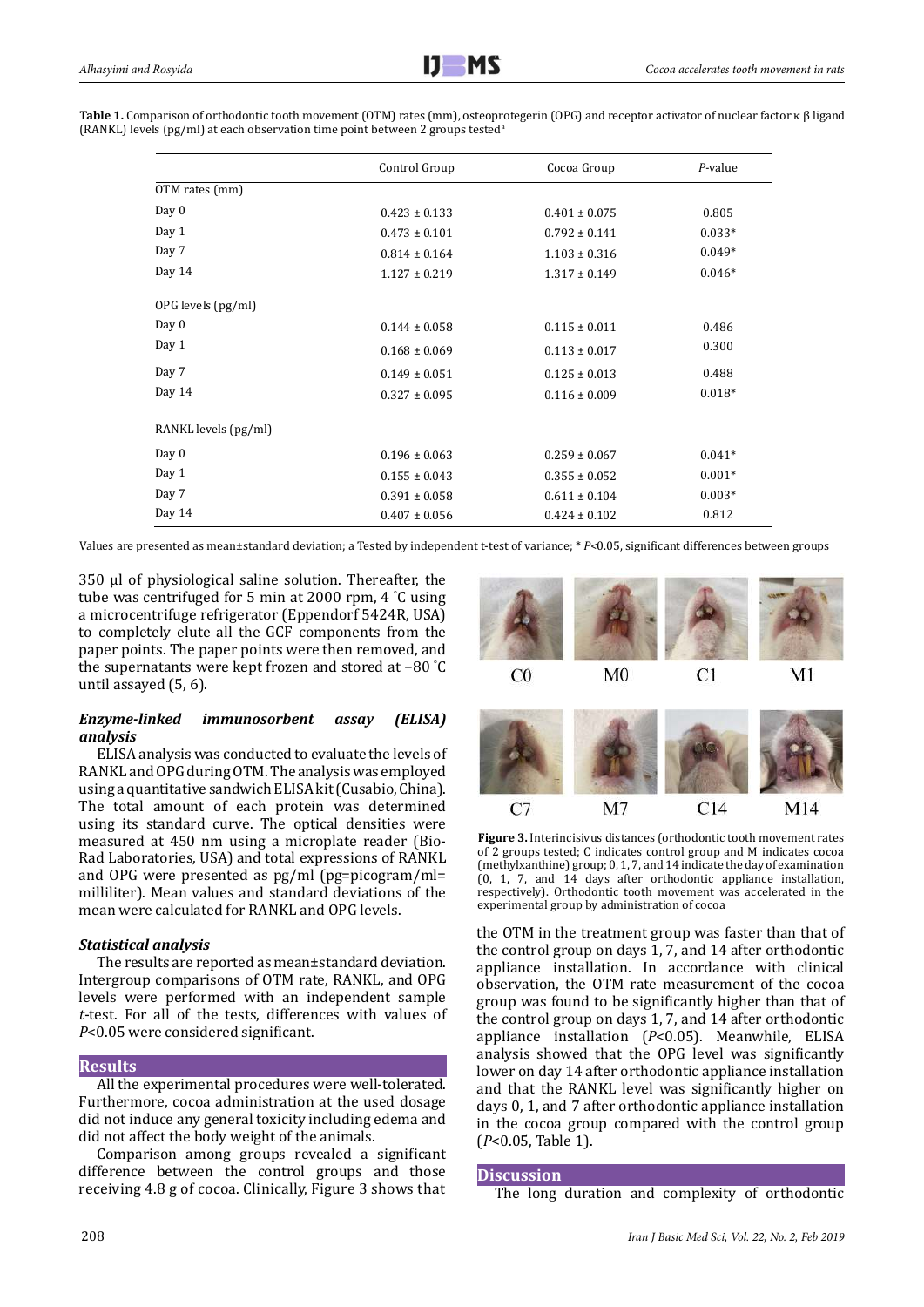treatment may cause many problems. To address this issue, an alternative method has been proposed. In the present study, we evaluated the effect of cocoa on OTM and found it to have a promoting impact on tooth movement in rats. The groups administered with cocoa showed significantly (*P*<0.05) higher RANKL levels, lower OPG levels, and indeed faster OTM than those groups without cocoa. The biochemical mechanisms underlying methylxanthine function can be used to explain our findings. This substance has detrimental effects on bone and has shown potential to induce osteoblast apoptosis by increasing reactive oxygen species production caused by increased cyclic adenosine monophosphate production and raising osteoclast numbers and surface, thereby leading to increased bone resorption (17).

A correlation exists between osteoblasts and<br>osteoclasts, which mediate osteoclastogenesis. osteoclastogenesis. Osteoclast-osteoblast communication contributes to the coupling of bone resorption (18). The process of bone resorption begins with a bond between the reactor activators of nuclear kappa-β ligand (RANKL) produced by osteoblasts in the reactor activator of nuclear kappa-β (RANK) presented in pre-osteoclasts. RANKL subsequently binds to RANK on the surface of osteoclast precursors and recruits the protein adapter, which causes the activation of NF-kB and translocates to the nucleus. NF-kB increases the expression of cFos to trigger osteoclastogenic gene transcription, and finally initiates differentiation of precursor osteoclasts into preosteclast cells. The previous study showed that local RANKL gene transfer significantly accelerates OTM by promoting RANKL expression and improving osteoclastogenesis (19). Conversely, an increase in osteoprotegerin (OPG) level produced by osteoblasts causes a decrease in RANKL level and inhibits OTM (20). OPG is a natural receptor expressed by osteoblasts, which inhibits osteoclast differentiation and activity by binding to the RANKL and blocking RANKL from interacting with RANK (21). The decrease of differentiated osteoblasts is shown by the reduction of OPG expression levels (22).

In the present study, RANKL expression increased significantly and reached its highest level on day 7 after appliance installation, whereas OPG expression showed a decreasing trend after cocoa administration. These results suggest that the administration of cocoa during active OTM enables a decrease in the levels of OPG and promotes the levels of RANKL. Osteoclast formation and activation are regulated by RANKL through many hormones and cytokines and eventually lead to osteoresorption (23). RANKL signaling ultimately induces expression of cytoplasmic 1 (NFATc1) and osteoclast differentiation-related genes, such as cathepsin K and tartrate-resistant acid phosphatase through nuclear factor of activated T-cells, a key factor in osteoclastogenesis. RANKL also influences osteoclast precursor cells (monocyte-lineage hematopoietic cell) to fuse with one another and become mature multinucleated osteoclast cells, thereby proving the link between RANKL and the activation of osteoclasts (24).

A previous study has also reported that caffeine can directly decrease bone mineral density by lowering vitamin D receptor protein expression and  $1,25(OH)_{2}D_{3}$ 

serum (25).  $1,25(OH)_2P_3$  is one of the well-known principal regulators of  $Ca^{2+}$  homeostasis and is recognized as a regulator of osteoclast-mediated bone resorption and osteoblast-mediated bone formation. When the VDR expression and serum  $1,25(OH)_{2}D_{3}$ decrease, the osteoblastic activity may be affected, which may, in turn, contribute to a decrease in bone mineral density (26). This phenomenon corresponds favorably with the research results and explains the link between cocoa administration and acceleration of OTM.

#### **Conclusion**

The findings of this study prove that cocoa administration contributes to active orthodontic treatment by modulating the rate of tooth movement, inducing osteoclastogenesis, and finally shortening the duration of orthodontic treatment. Further studies are necessary at clinical levels to confirm the efficacy and potency of cocoa in accelerating tooth movement in orthodontic patients.

#### **Acknowledgment**

This research is fully supported by the Hibah Penelitian Dana Masyarakat grant, Faculty of Dentistry, Universitas Gadjah Mada, Republic of Indonesia, for the fiscal year 2018 (contract no. 4451/UN1/KG/Set.KG/ LT/2018).

# **Conflicts of Interest**

There are no conflicts of interest.

### **References**

1. Andrade JR I, Sousa ABS, Silva GG. New therapeutic modalities to modulate orthodontic tooth movement. Dental Press J Orthod 2014; 19:123-133.

2. Yoshida T, Yamaguchi M, Utsunomiya T, Kato M, Arai Y, *et al*. Low-energy laser irradiation accelerates the velocity of tooth movement via stimulation of the alveolar bone remodeling. Orthod Craniofac Res 2009; 12:289-298

3. Yi J, Yan B, Li M, Wang Y, Zheng W, *et al*. Caffeine may enhance orthodontic tooth movement through increasing osteoclastogenesis induced by periodontal ligament cells under compression. Arch Oral Biol 2016; 64:51-60.

4. Kanzaki H, Chiba M, Arai K, Takahashi I, Haruyama N, *et al*. Local RANKL gene transfer to the periodontal tissue accelerates orthodontic tooth movement. Gene Ther 2006; 13:678-685.

5. Alhasyimi AA, Pudyani PS, Asmara W, Ana ID. Locally inhibition of orthodontic relapse by injection of carbonated hydroxy apatite-advanced platelet rich fibrin in a rabbit model. Key Eng Mater 2017; 758:255-263.

6. Alhasyimi AA, Pudyani PS, Asmara W, Ana ID. Effect of carbonated hydroxyapatite incorporated advanced platelet rich fibrin intrasulcular injection on the alkaline phosphatase level during orthodontic relapse. AIP Conf Proc 2018; 1933:030006.

7. Iglesias‐Linares A, Moreno‐Fernandez AM, Yañez‐Vico R, Mendoza‐Mendoza A, Gonzalez‐Moles M, *et al*. The use of gene therapy vs. corticotomy surgery in accelerating orthodontic tooth movement. Orthod Craniofac Res 2011; 14:138-148.

8. Long H, Pyakurela U, Wang Y, Liao L, Zhou Y, Lai W. Interventions for accelerating orthodontic tooth movement: a systematic review. Angle Orthod 2013; 83:164-171.

9. Chen RY, Fu MM, Chih YK, Gau CH, Chiang CY, *et al*. Effect of cyclosporine-A on orthodontic tooth movement in rats. Orthod Craniofac Res 2011; 14:234-42.